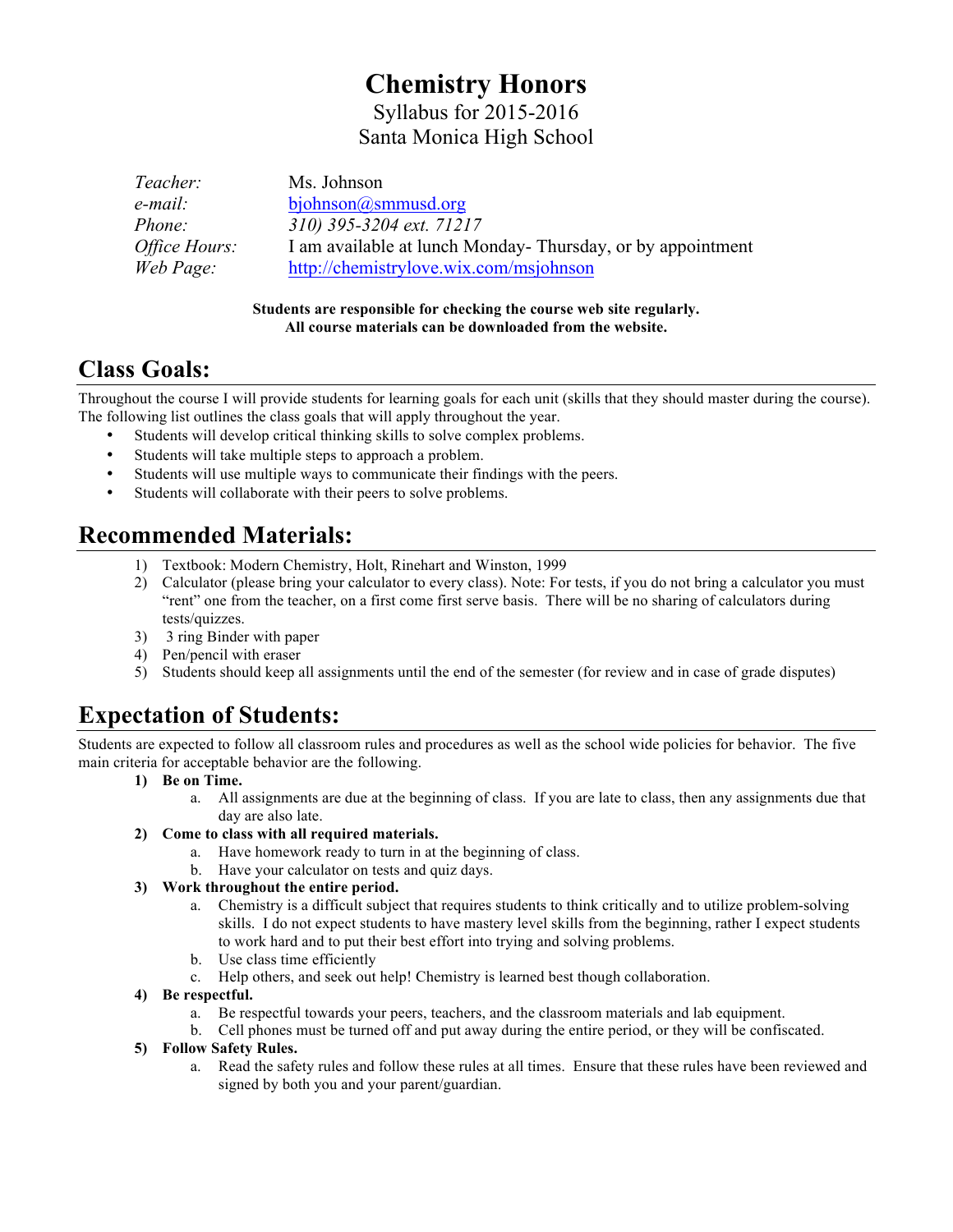### **Classroom Policies:**

- Homework Assignments
	- o Homework will be assigned daily.
	- o Come in and get help if you are struggling.
	- o I strongly suggest that you circle any problems that you get wrong in the homework and complete these problems again when studying for the test.
	- o Homework Assignments may only be turned in ONE day late. I will deduct 20% for late homework assignments.
- In -Class Activities
	- All in class activities must be handed in by the end of the period unless specified by the teacher
	- $\circ$  If a student is absent on the day of an in-class activity then the student can make up the lab on a designated day determined by the teacher.
- Labs
	- o Labs are an integral part of a chemistry class and will take part frequently.
	- o A lab report must be handed in for each lab/experiment.
	- o Late Lab Reports: 20% will be deducted each day the lab is turned in late.
	- o If a student is absent on the day of a lab then they can make up the lab on a designated day determined by the teacher and still receive full credit.
- Quizzes/Tests
	- The dates of upcoming quizzes/tests will be found on the unit calendar posted on the class website.
	- $\circ$  If a student is absent on the day of a quiz/test, then they can make up the missed quiz/test on the day or their return.
- **Attendance** 
	- o *It is crucial that you are in class everyday*. If you are absent it is your responsibility to come and get any work you may have missed while you are absent. You may see me during lunch, or before or after school to obtain any work you missed. The best way to get missed work is to download the work from my website. Work not turned in while you were absent will not be counted as late as long as it is turned in the day you return to school. You have the number of days absent to make up missed work without penalty. If you are absent on the day of a test/quiz you must make-up the test or quiz on the day you return (after school or during lunch). If you are absent on the day of a lab or activity you must make up the lab during a teacher scheduled time. Make sure to remind me that you need to make up a lab.

## **Grading Scale and Distribution:**

| А    | $93 - 100\%$ |            | 73-76%         | <b>Grading Distribution:</b> |        |
|------|--------------|------------|----------------|------------------------------|--------|
| A-   | $90 - 92\%$  | $C_{\tau}$ | $70 - 72\%$    | Tests                        | 45%    |
| $B+$ | 87-89%       | $D+$       | $67-69\%$      |                              |        |
| В    | 83-86%       | D          | $63 - 66\%$    | Quizzes                      | 15%    |
| B-   | $80 - 82\%$  | D-         | $60 - 62\%$    | Labs/Activities              | 25%    |
| $C+$ | 77-79%       | F          | 59% and below. | Assignments                  | $15\%$ |

### **Topics:**

**Semester 1**

| mester 1                 |                                         | <b>Semester 2</b> |                          |  |
|--------------------------|-----------------------------------------|-------------------|--------------------------|--|
| $\overline{\phantom{a}}$ | Scientific Measurement                  |                   | Gases                    |  |
| $\overline{\phantom{a}}$ | Atomic Structure/Electron Configuration |                   | Solutions                |  |
| ۰.                       | Periodic Trends and Bonding             |                   | Equilibrium              |  |
|                          | <b>Chemical Compounds</b>               |                   | <b>Acids and Bases</b>   |  |
|                          | The Mole                                |                   | - Thermochemistry        |  |
|                          | <b>Chemical Reactions</b>               |                   | <b>Nuclear Chemistry</b> |  |
| $\overline{\phantom{0}}$ | Stoichiometry                           |                   | Organic Chemistry        |  |
|                          | <b>Kinetics</b>                         |                   |                          |  |

*\*Note: the instructor reserves the right to make additions, changes and deletions to the syllabus during the course of the year as appropriate for student learning.*